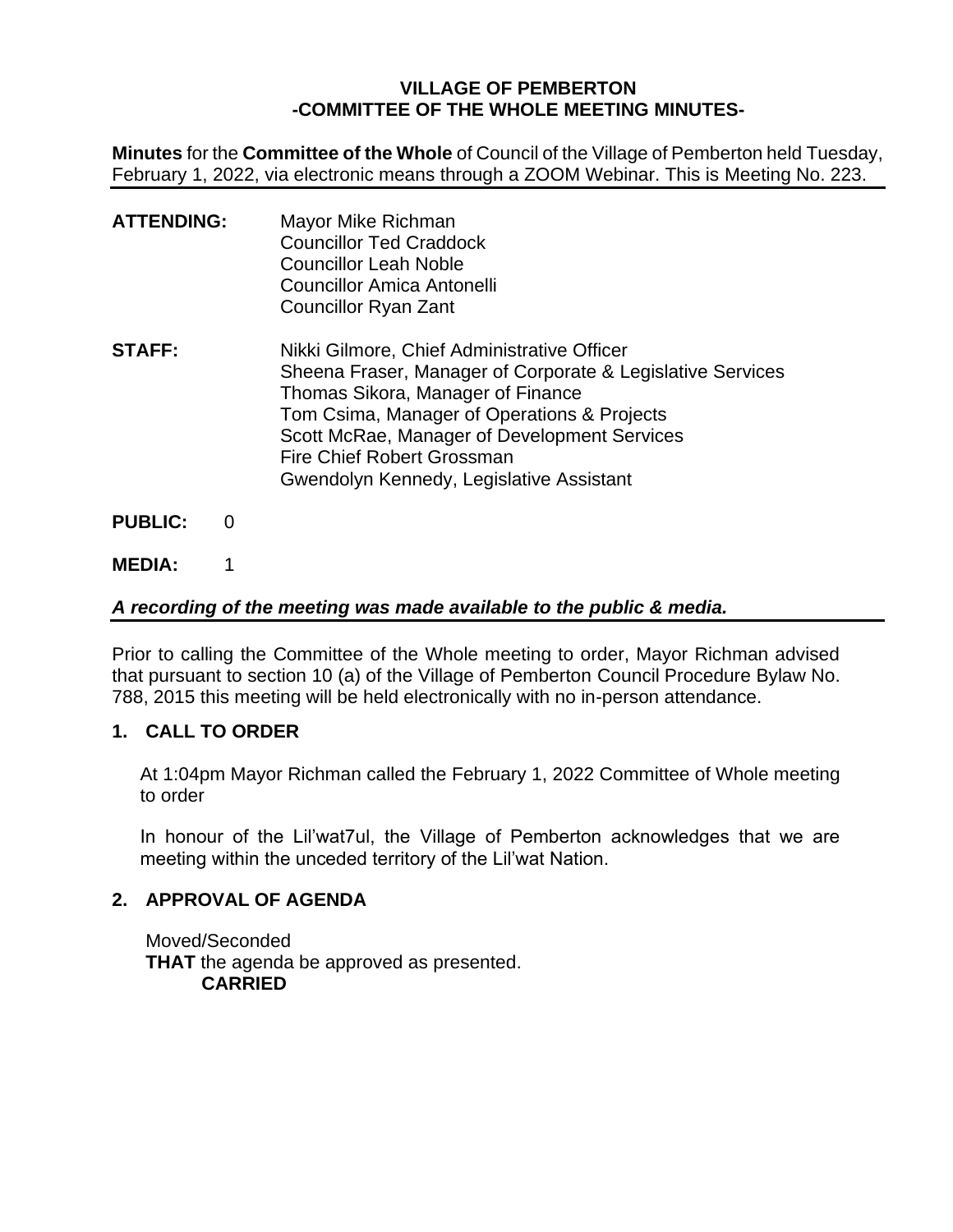Village of Pemberton Committee of the Whole Meeting No. 223 Tuesday, February 1, 2022 Page **2** of **6**

## **3. ADOPTION OF MINUTES**

# **a) Committee of the Whole Meeting No. 222, Tuesday, January 18, 2022**

Moved/Seconded **THAT** the minutes of the Committee of the Whole Meeting No. 222, held Tuesday, January 18, 2022, be approved as circulated. **CARRIED**

At 1:06pm Thomas Sikora, Manager of Finance, joined the meeting.

## **4. 2022 Budget Session #1: 2022 Operating Budgets, Capital and Project Budgets, First Draft**

Mr. Sikora began by presenting the assumptions underlying the draft budget, emphasizing that the draft is based on estimates of actuals as the year end and audit have not yet been completed, tax increases from other local governments are yet unknown, and the revised roll will not be received from BC Assessment until early April. Furthermore, the budget for salaries reflects an increase based on the consumer price index (CPI) for Canada of 4.8%. This will be corrected to the CPI for British Columbia of 3.9% before the next budget session.

With new expenditures included and a surplus of \$616,107.93 carried forward from 2021, the 2022 draft budget presents a deficit of \$79,518.69, which could be offset by a tax increase of 4.06%.

Mr. Sikora noted that residents have been invited to participate in the budget process. No comments or questions have been received from the public yet.

The Committee first reviewed the 2022 capital expenditures by department.

## **Administration**

The bylaw truck purchase was discussed. CAO Gilmore clarified that this purchase is a carry-over from 2021 and that delivery of the truck is expected in March this year.

At 1:28pm Fire Chief Grossman joined the meeting.

## **Pemberton Fire Rescue**

The lease of the truck for Firesmart was discussed. CAO Gilmore clarified that the lease option was preferred due to the timing of the two grants funding the Firesmart program from 2021 to 2023.

At 1:34pm Fire Chief Grossman left the meeting and Scott McRae, Manager of Development Services, joined the meeting.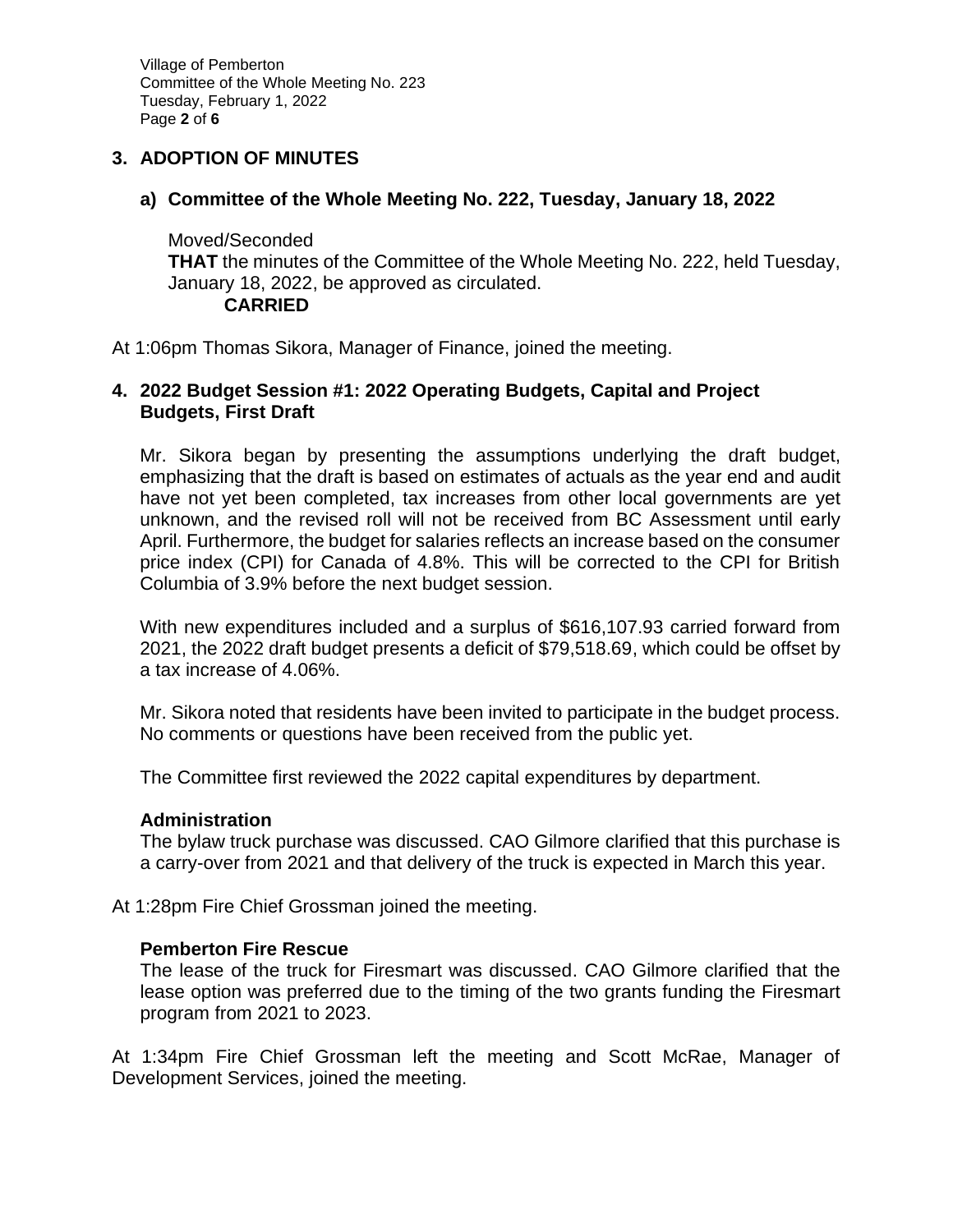Village of Pemberton Committee of the Whole Meeting No. 223 Tuesday, February 1, 2022 Page **3** of **6**

### **Development Services**

The Committee requested clarification regarding the \$30,000 expenditure for the Official Community Plan (OCP) update project.

At 1:36pm Mr. McRae left the meeting and Tom Csima, Manager of Operations and Projects, joined the meeting.

### **Public Works and Parks**

CAO Gilmore informed the Committee that the Village was not successful in the second application to the BC Active Transportation Grant for funding of the Pemberton Farm Road East upgrade, including construction of this section of the Friendship Trail. Staff are preparing an option to move this project forward including the utilization of Gas Tax Funds and COVID-19 restart funds. More details will be provided at the February 15<sup>th</sup> budget session. Staff will also provide a report identifying potential cost savings for the project.

CAO Gilmore advised that debt servicing costs for large capital purchases including replacement of the Western Star (plow truck) have not been included in this draft of the budget. Approval of the electorate would be required should anextention to the borrowing term be needed, and this could be achieved through an alternate approvals process. More details regarding debt servicing costs will be available at future budget sessions.

The Committee requested an update on the One Mile Lake boardwalk replacement and maintenance. Mr. Csima explained that the project, including minor maintenance elements such as trail widening, has been delayed due to the requirement for environmental approval from the Province which may take up to two years.

Mr. Csima provided information regarding the public works building roof repair and purchases including the mower, the floating dock at One Mile Lake, and the PTO pump attachment for the tractor.

#### **Water**

Mr. Csima provided information regarding the proposed water projects including SCADA upgrades that will improve the Village's ability to monitor both the water and sewer systems. A hatch alarm has been added in response to the recent security breach at the Lil'wat water reservoir.

The Committee inquired as to the cost of the Industrial Park water looping which was noted on the project list as a future expenditure but not included in the 2022 budget.

#### **Sewer**

Mr. Csima reviewed the sewer project list, noting that the inflow/infiltration study will provide key information in managing the system. Mr. Csima noted that an increase in sewage flows from the Industrial Park make the purchase of a back-up generator for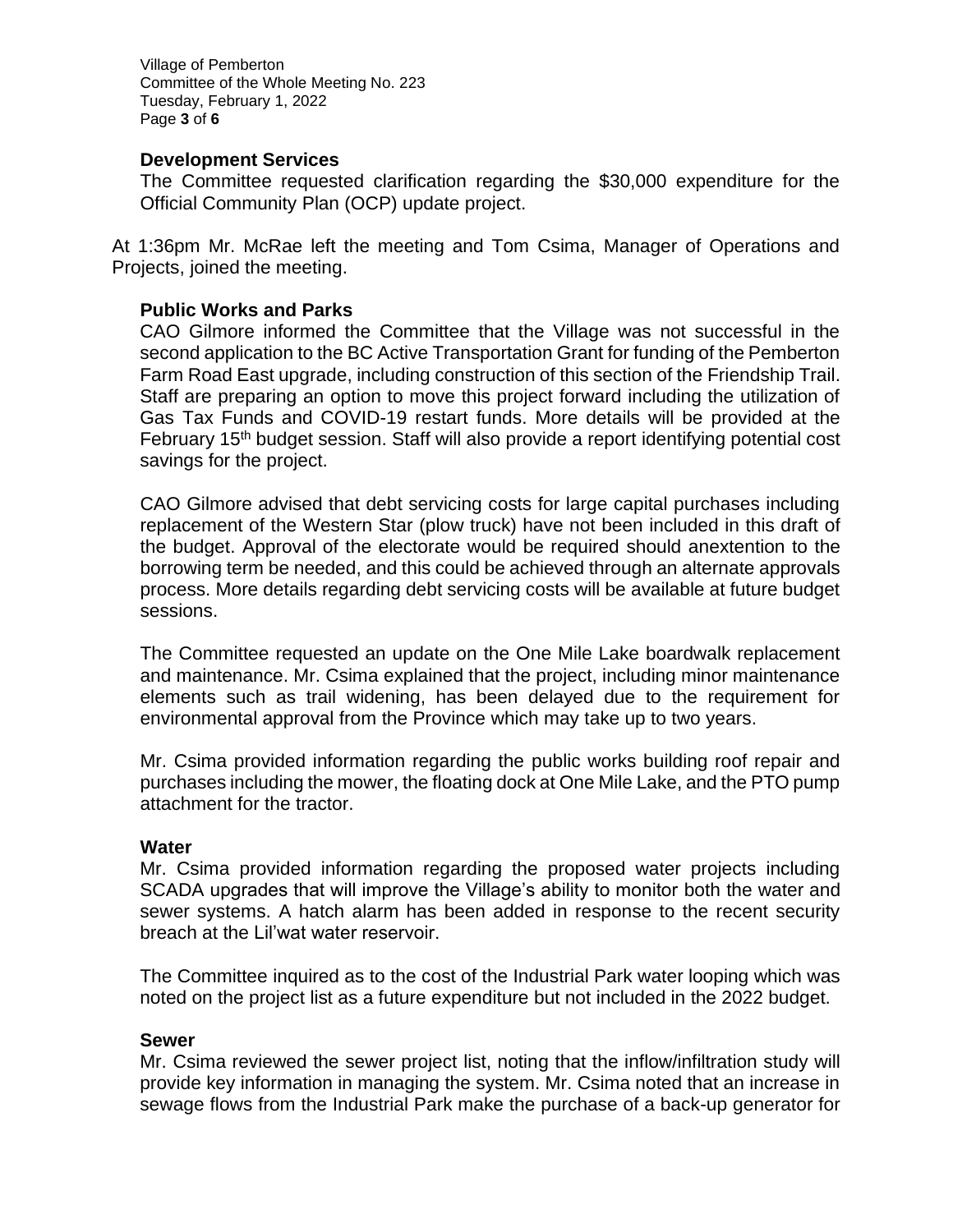Village of Pemberton Committee of the Whole Meeting No. 223 Tuesday, February 1, 2022 Page **4** of **6** the lift station a priority in 2022. The Walnut Lift Station design has been included in 2022. Lift Station #1 design is noted as a future project but not included in the 2022 budget.

### **Reserves**

Mr. Sikora stated that drainage and equipment reserves have been placed for consideration and are new in 2022. Completion of the asset management study will inform capital planning, including allocation to reserves, in the future.

The Committee reviewed the operational budget worksheets.

### **Administration**

Sheena Fraser, Manager of Corporate & Legislative Services, provided information regarding the \$30,000 budgeted for the 2022 general local election, noting that election costs are difficult to predict and will depend on factors such as the number of acclamations.

The Committee requested that Mr. Sikora provide a breakdown of contract and consultant labour (account code 01-2-108100-6103) at the next session and asked that consideration be given to reducing the allocation to administrative maintenance (account code 1-2-108200-6125) as this amount was not spent in 2021.

The Committee requested clarification of the \$60,000 variance over budget of project admin – general expense (account code 1-2-108400-6170). CAO Gilmore advised that \$60,000 has been included for the asset management project but that the amount is entirely offset by grant funding and brings no tax implications.

## **Legislative**

The Committee inquired if the \$5,000 budgeted for IT/computer allowance (account code 01-2-158000-6014) be drawn from the COVID-19 Restart fund.

Mr. Sikora informed the Committee that Staff will provide a report regarding Council and Mayor remuneration at the next session.

At 2:41pm the Mayor called for a recess of the Committee of the Whole Meeting.

At 2:49pm the Committee of the Whole meeting resumed.

At 2:54pm Fire Chief Grossman joined the meeting.

#### **Fire**

CAO Gilmore advised that, under the Village's agreement with the Squamish-Lillooet Regional District (SLRD), the Pemberton Fire Rescue operational budget is reviewed by the SLRD, and that the full review has not yet been completed. Any increases above Consumer Price Index (CPI) and any capital expenditures exceeding \$100,000 are referred to the Fire Committee.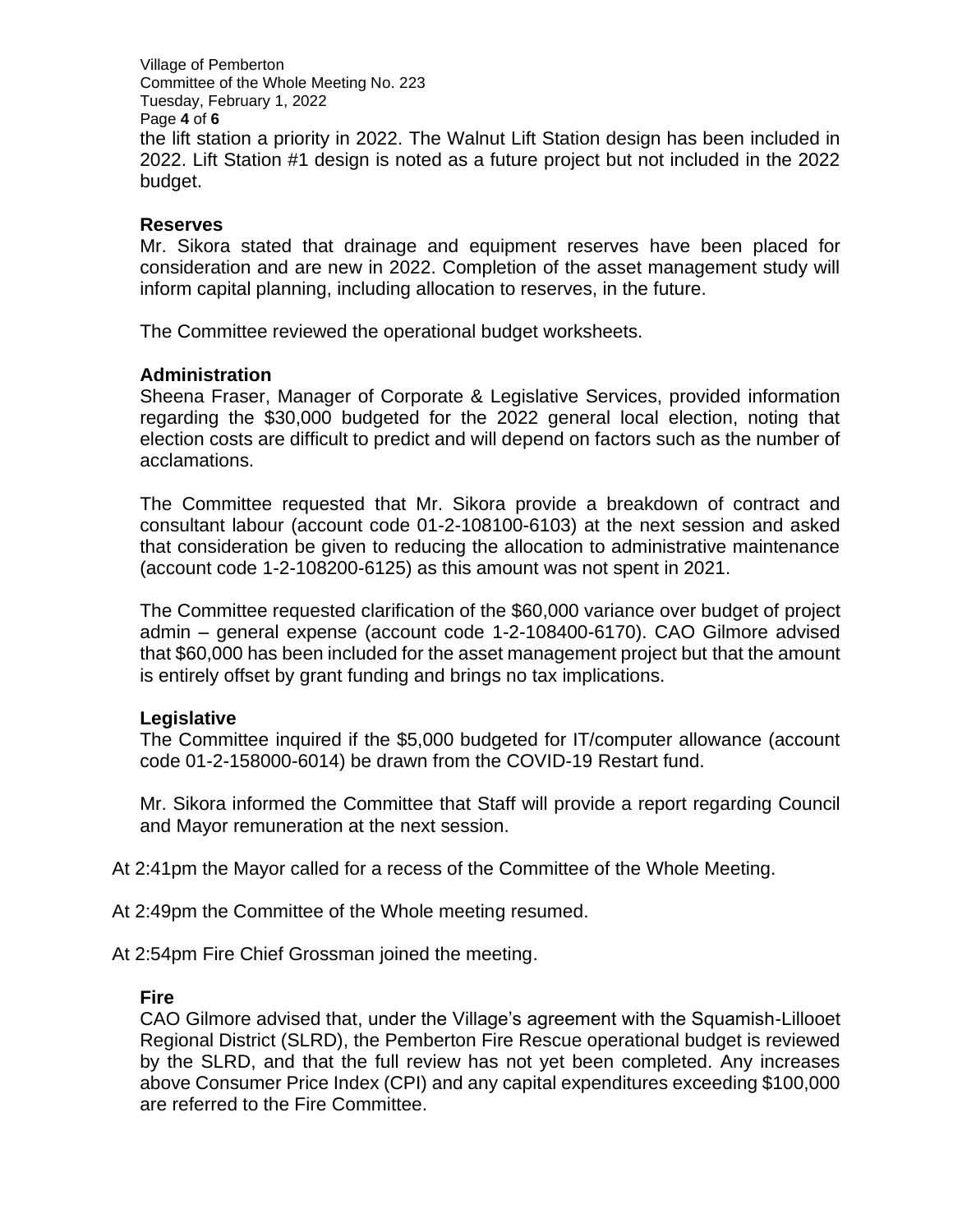Village of Pemberton Committee of the Whole Meeting No. 223 Tuesday, February 1, 2022 Page **5** of **6**

Mr. Sikora pointed out an error in the spreadsheet affecting the operational budget for Pemberton Fire Rescue. The budget lines should be shifted down one line to align correctly with the account codes. This error will be corrected prior to the next budget session.

At 2:58pm Fire Chief Grossman left the meeting.

### **Development Services**

CAO Gilmore clarified that revenue projections are conservative as per the Village's practice and that the projections may be updated as the budget is refined.

The Committee requested a breakdown of contractors & consultants (account code 1- 2-258100-6103) for the next session. CAO Gilmore noted that the \$119,650 includes the \$53,000 from the project worksheet.

At 3:06pm Tom Csima joined the meeting.

### **Public Works**

Mr. Sikora observed that the budget shows few adjustments from 2021. There is a minor increase to the maintenance budget.

Mr. Csima confirmed that part of the salaries budget (account code 01-2-308000- 6000) will be offset by the summer student grant.

The Committee requested clarification regarding the road maintenance budget (account code 1-2-308200-6176). CAO Gilmore advised that the surplus has been carried over from 2021.

At 3:10pm Mr. Csima left the meeting.

#### **Transit**

CAO Gilmore provided context to the transit budget, noting that in 2021, Transit Restart Funding were made available from the Federal and Provincial governments to offset the reduced revenues due to the drop in ridership, and that an accounting error from BC Transit resulted in an increase in the 2022 budget. CAO Gilmore informed the Committee that this is the last year of the Village's three-year cost sharing agreement with the SLRD and Lil'wat Nation, under which each partner has paid one third of the costs. Negotiations are underway and there could be a change to the allocation of costs in the future, however no changes have been made to the budget to reflect any changes.

At 3:15pm Mr. Csima rejoined the meeting.